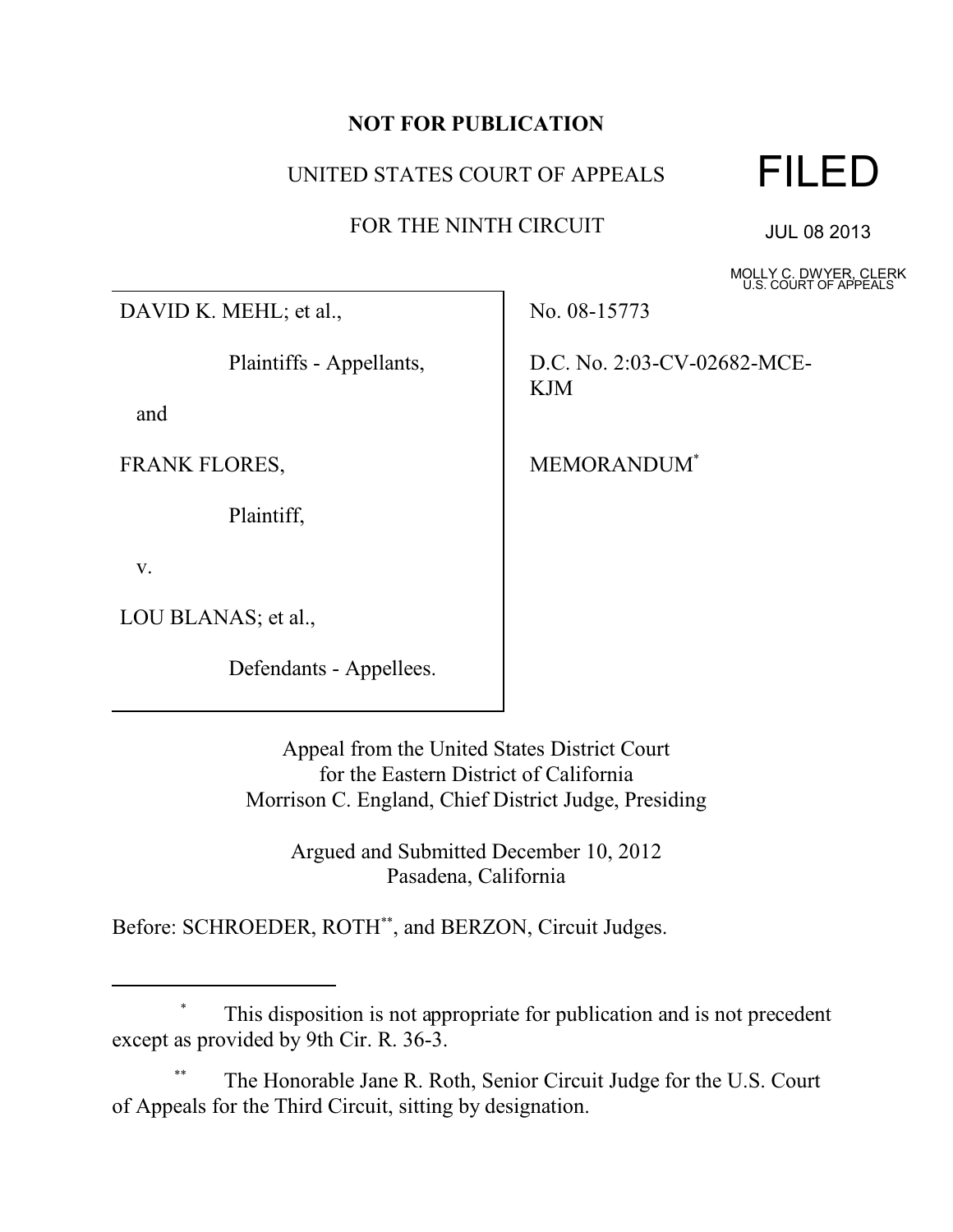California generally prohibits the carrying of concealed firearms, *see* Cal. Penal Code § 25400, but provides for county sheriffs to license individuals to carry concealed firearms pursuant to certain requirements, *see id.* §§ 26150 *et seq*. 1 During the tenure of former Sheriff Lou Blanas, plaintiffs unsuccessfully applied to the Sacramento County Sheriff's Department for concealed-carry licenses. They contend that Sacramento County's implementation of the California concealedcarry licensing scheme, as applied to them, violated the Equal Protection Clause of the Fourteenth Amendment.<sup>2</sup>

**1.** Plaintiff Mehl lacks standing to challenge Sacramento County's concealed-carry policies, because he failed fully to complete the county's application process as directed, even after he was informed of the deficiencies. "[A] plaintiff lacks standing to challenge a rule or policy to which he has not submitted himself by actually applying for the desired benefit." *Madsen v. Boise*

<sup>&</sup>lt;sup>1</sup> At the time this appeal was filed, the relevant provisions were codified at Cal. Penal Code § 12025 and § 12050 *et seq.* Pursuant to the Deadly Weapons Recodification Act of 2010, the provisions were recodified effective January 1, 2012. *See* Cal. Penal Code § 16005. The recodification was not "intended to substantively change the law relating to deadly weapons." *Id.* We, therefore, cite throughout to the recodified Penal Code.

 $2$  At oral argument, plaintiffs clarified that they are not challenging California's concealed-carry ban or licensing scheme as violative of the Second Amendment. Plaintiffs' counsel stated: "This is more of an equal protection case. But the Second Amendment issue comes into play because it involves a fundamental right under the Equal Protection Clause."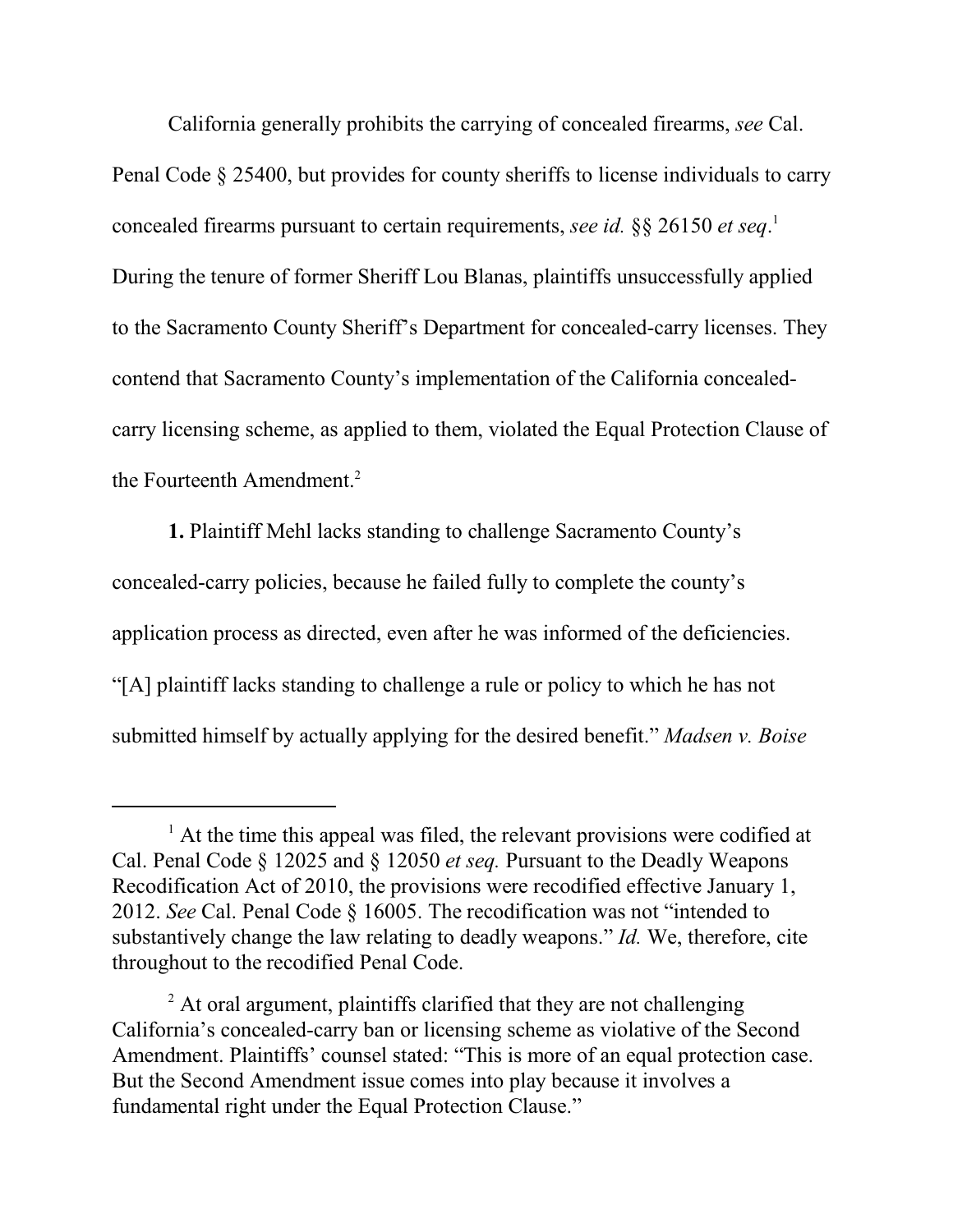*State Univ.*, 976 F.2d 1219, 1220 (9th Cir. 1992) (per curiam). We, therefore, affirm the district court's grant of summary judgment in favor of the defendants as to all of Mehl's claims.

**2.** Unlike Mehl, plaintiff Lau did complete and submit the concealed-carry license application form. He therefore does have standing with regard to his contention that the Sheriff's Department impermissibly discriminated by issuing concealed-carry licenses to Blanas's political supporters while denying them to non-supporters.

Lau argues that a strict scrutiny standard applies to equal protection claims concerning the right to carry firearms, relying on *District of Columbia v. Heller*, 554 U.S. 570 (2008), as establishing that right as fundamental. *See Mass. Bd. of Retirement v. Murgia*, 427 U.S. 307, 313 (1976) ("[E]qual protection analysis requires strict scrutiny . . . when the classification impermissibly interferes with the exercise of a fundamental right."). Even if Lau is correct as to the level of scrutiny — which we do not decide — viewing the evidence in the light most favorable to Lau as the nonmoving party, there is no genuine issue for trial on his claims. *See Balint v. Carson City, Nev.*, 180 F.3d 1047, 1054 (9th Cir. 1999) (en banc).

For "state action to trigger equal protection review at all, that action must treat similarly situated persons disparately." *Silveira v. Lockyer*, 312 F.3d 1052,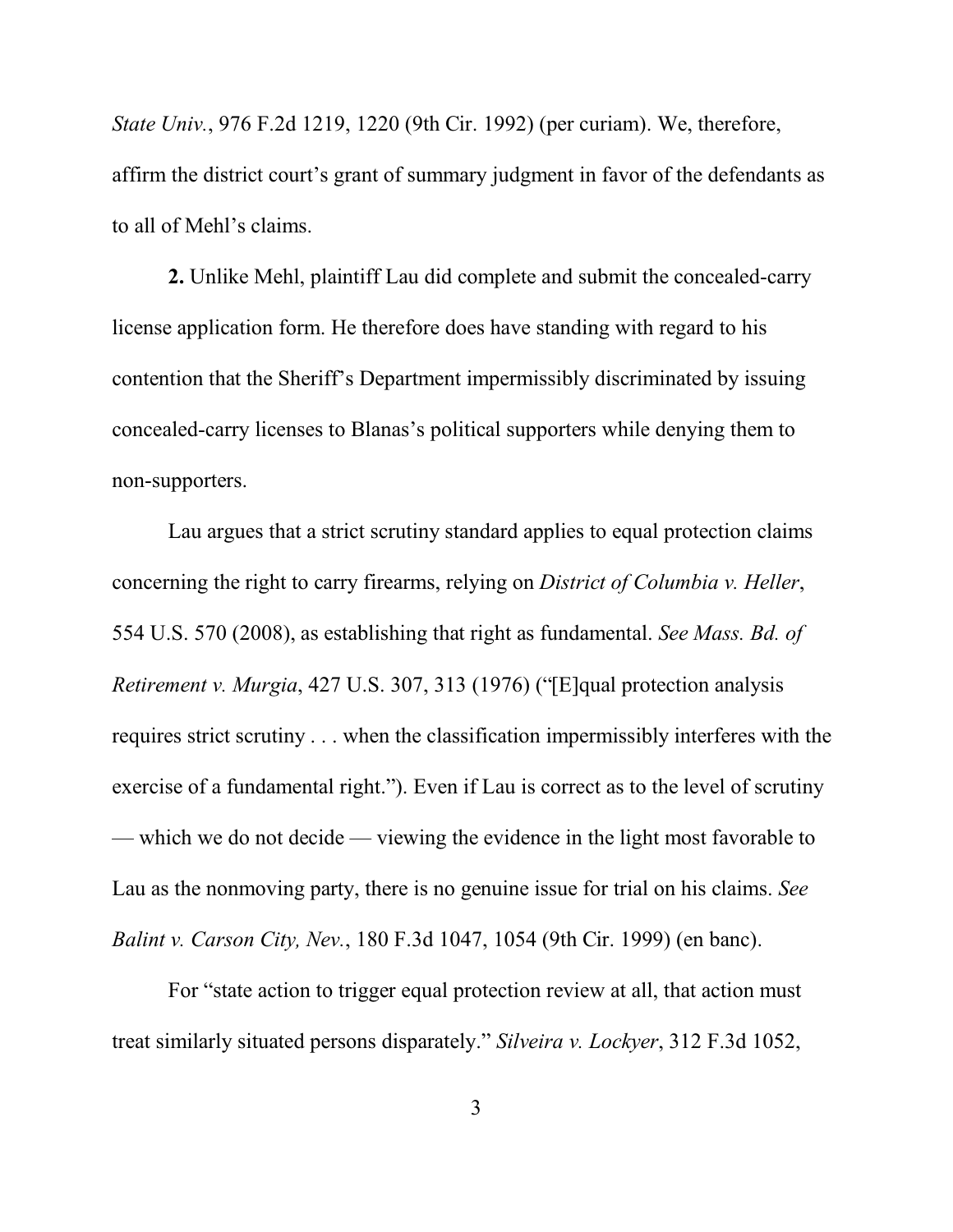1088 (9th Cir. 2002), *abrogated on other grounds by Heller*, 554 U.S. 570.

Although Lau offered evidence that some supporters of Blanas received concealedcarry licenses, he did not present evidence that applications of similarly situated non-supporters were routinely rejected. To the contrary, the record evidence shows that over 200 non-contributors received licenses during Blanas's tenure, while several Blanas donors had their applications denied or, when they made inquiries to Blanas directly, were told they must apply through the regular application process.

Nor is Lau's own application a useful comparison. Lau stated in his application that he needed a concealed-carry license due to lingering dangers from his services as an FBI agent. But Lau also submitted documents to the Sheriff's Department in which the FBI stated that it was "not aware" of any lingering dangers to Lau's safety. Also, the committee that reviewed Lau's application unanimously agreed to deny his application and noted that he had "too many issues," an assessment with support in the record concerning problems during his FBI career and his subsequent disability status. Lau did not present any evidence that similarly situated Blanas supporters — i.e., applicants whose own application materials included third-party statements negating their purported reasons for